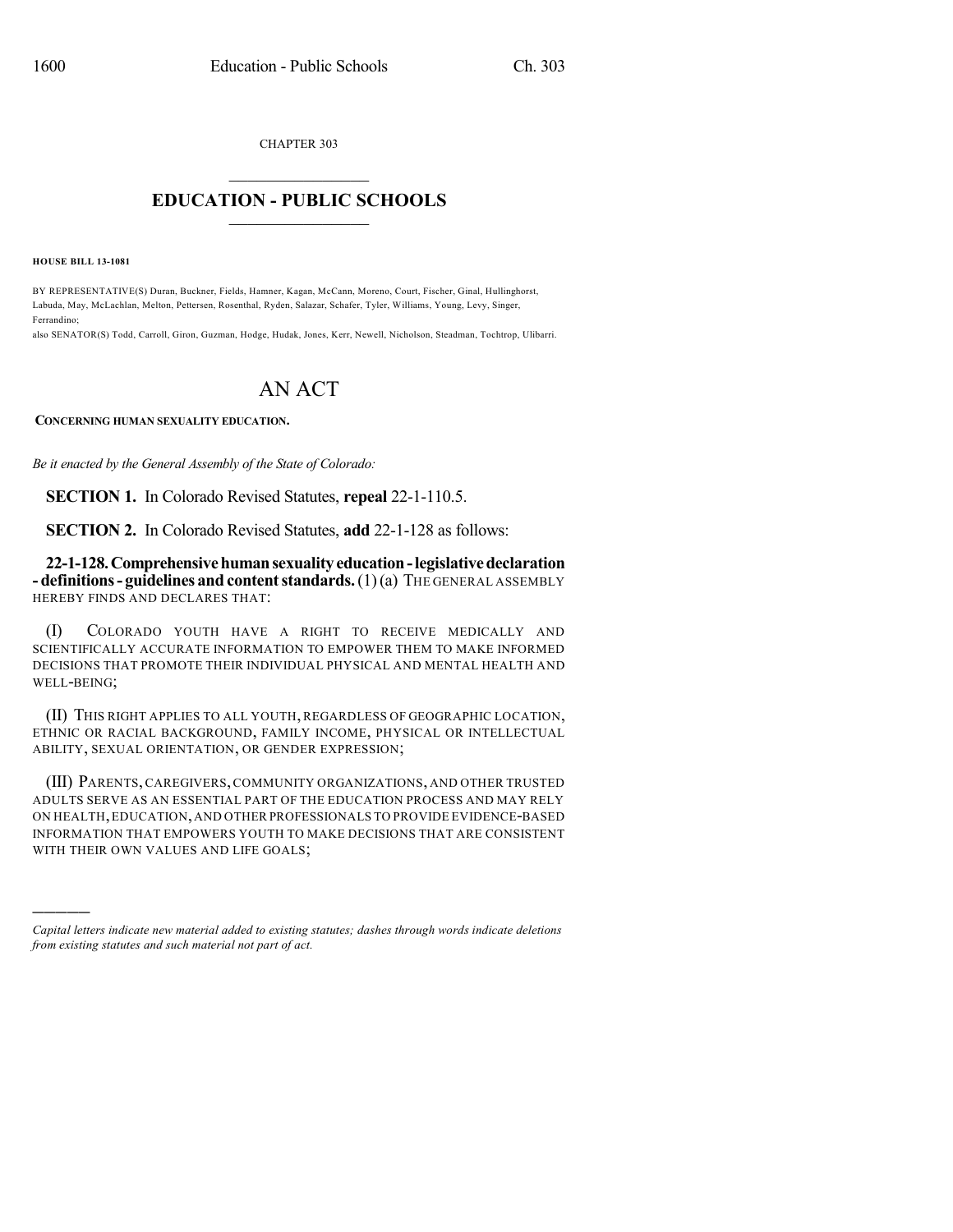(IV) THE INFORMATION, EDUCATION, AND SKILLS THAT COLORADO YOUTH RECEIVE DURING THEIR FORMATIVE YEARS PROVIDE THE FOUNDATION FOR RESPONSIBLE DECISION-MAKING ABOUT PERSONAL BEHAVIORS AND IMPORTANT LIFE DECISIONS THROUGHOUT THE REST OF THEIR LIVES;

(V) IT IS IMPORTANT FOR YOUTH TO UNDERSTAND THE CONSEQUENCES OF THE INCONSISTENT OR IMPROPER USE OF SEXUAL ABSTINENCE, BIRTH CONTROL, OR CONDOMS.ALL COMPREHENSIVE HUMAN SEXUALITY EDUCATION MUST STRESS THE IMPORTANCE OF THE CORRECT AND CONSISTENT USE OF SEXUAL ABSTINENCE,BIRTH CONTROL, AND CONDOMS TO PREVENT PREGNANCY AND SEXUALLY TRANSMITTED INFECTIONS;

(VI) THE DECISIONS AN INDIVIDUAL MAKES REGARDING HIS OR HER SEXUAL AND REPRODUCTIVE HEALTH IMPACT THE PUBLIC HEALTH AND WELFARE OF THE COMMUNITY IN WHICH THE INDIVIDUAL LIVES;

(VII) WHEN COMPARED TO THE NATIONAL AVERAGE, COLORADO HAS A LOWER RATE OF TEEN BIRTHS AND A LOWER RATE OF CERTAIN SEXUALLY TRANSMITTED INFECTIONS, ACCORDING TO THE CENTERS FOR DISEASE CONTROL AND PREVENTION AND THE COLORADO DEPARTMENT OF PUBLIC HEALTH AND ENVIRONMENT. IN SPITE OF THIS DATA, COLORADO YOUTH STILL FACE MANY BARRIERS IN OBTAINING THE MEDICALLY ACCURATE INFORMATION AND RESOURCES THEY NEED TO MAKE INFORMED AND RESPONSIBLE DECISIONS AND LEAD HEALTHY LIVES.

(VIII) ACCORDING TO THE CENTERS FOR DISEASE CONTROL AND PREVENTION, EVIDENCE-BASED, MEDICALLY ACCURATE, AGE-APPROPRIATE, CULTURALLY SENSITIVE, AND COMPREHENSIVE SEXUALITY EDUCATION PROGRAMS HAVE BEEN PROVEN TO HELP YOUTH DELAY THE ONSET OF SEXUAL ACTIVITY, DECREASE THE FREQUENCY OF SEXUAL ACTIVITY,REDUCE THE NUMBER OF SEXUAL PARTNERS,AND INCREASE CONDOM AND CONTRACEPTIVE USE;

(IX) SEXUAL VIOLENCE AND TEEN DATING VIOLENCE IS A PERVASIVE AND SERIOUS PUBLIC HEALTH ISSUE, PLACING TEEN VICTIMS AT INCREASED RISK FOR ADOLESCENT PREGNANCY,SEXUALLY TRANSMITTED DISEASES AND INFECTIONS,LOW ACADEMIC PERFORMANCE,TRUANCY, DROPOUT, AND OTHER HARMFUL BEHAVIORS;

(X) ACCORDINGTO THE CENTERS FOR DISEASE CONTROL AND PREVENTION,THESE CHANGES IN BEHAVIOR HELP PREVENT UNINTENDED PREGNANCY AND THE SPREAD OF SEXUALLY TRANSMITTED INFECTIONS;

(XI) THE COLORADO GENERAL ASSEMBLY PASSED HOUSE BILL 07-1292, ENACTED IN 2007, TO ESTABLISH CONTENT STANDARDS FOR THE PROVISION OF HUMAN SEXUALITY COURSES TAUGHT IN PUBLIC SCHOOLS THROUGHOUT THE STATE;

(XII) THE COLORADO GENERAL ASSEMBLY PASSED THE "PUBLIC HEALTH REAUTHORIZATION ACT", SENATE BILL 08-194, ENACTED IN 2008, TO CREATE A STATEWIDE PUBLIC HEALTH IMPROVEMENT PLAN TO ELIMINATE GEOGRAPHIC-BASED AND OTHER DISPARITIES IN THE ACCESSIBILITY AND AVAILABILITY OF SERVICES THROUGH THE STATE'S PUBLIC HEALTH AGENCIES;

(XIII) THE COLORADO GENERAL ASSEMBLY PASSED THE "EDUCATION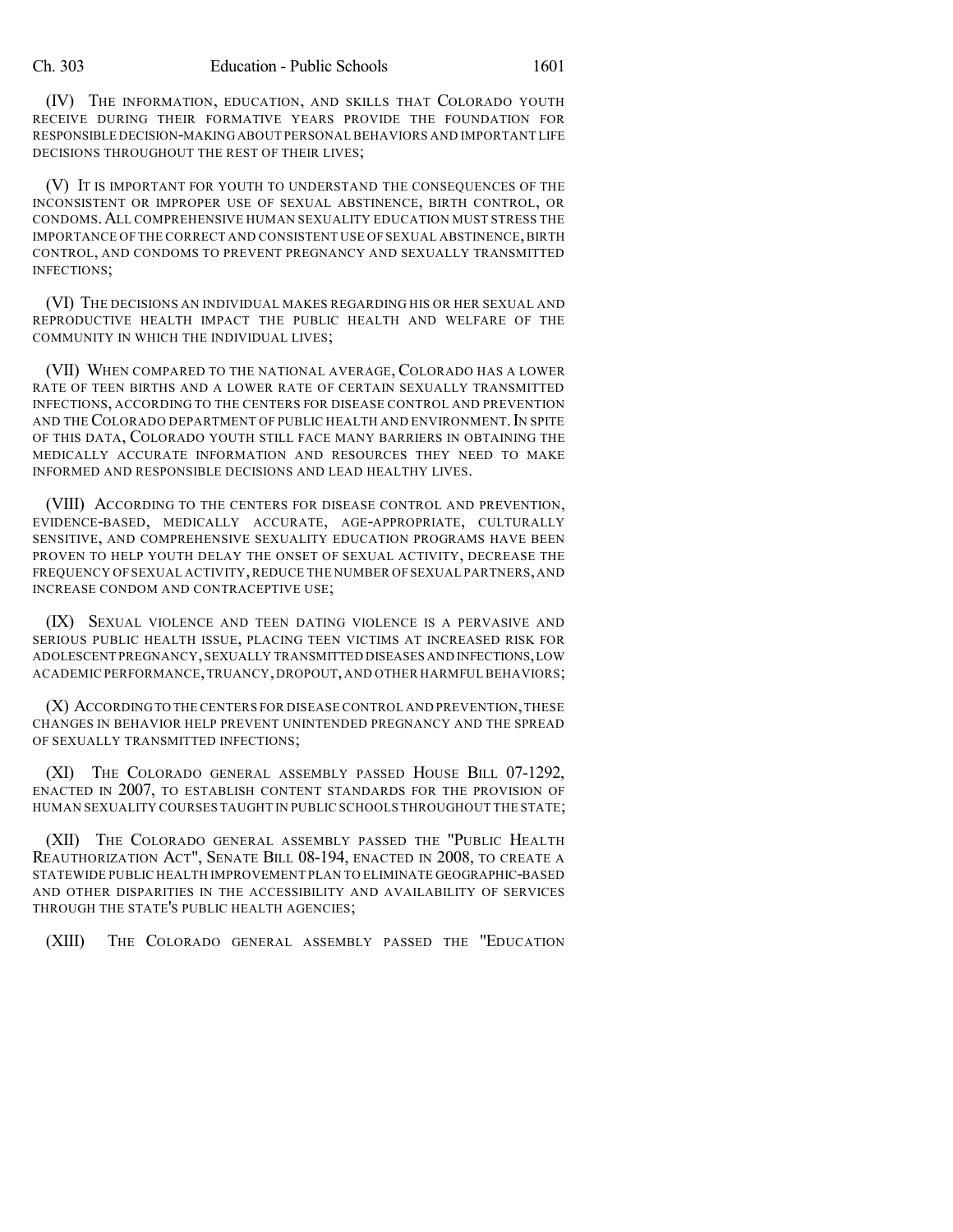ALIGNMENT ACT", SENATE BILL 08-212, ENACTED IN 2008, WHICH STATES THAT ALL SCHOOL DISTRICT STANDARDS MUST MEET OR EXCEED ESTABLISHED STATE STANDARDS, AND THAT SCHOOL DISTRICTS MUST ADOPT CURRICULUM AND ASSESSMENTS THAT ARE CONSISTENT WITH THESE STANDARDS; AND

(XIV) IN 2009, THE COLORADO STATE BOARD OF EDUCATION ADOPTED ACADEMIC CONTENT STANDARDS FOR COMPREHENSIVE HEALTH EDUCATION THAT SUPPORT YOUTH IN MAKING INFORMED AND RESPONSIBLE DECISIONS ABOUT THEIR HEALTH AND IN HAVING ACCESS TO THE TOOLS THEY NEED TO LIVE HEALTHY LIVES.

(b) THE GENERAL ASSEMBLY FURTHER FINDS AND DECLARES THAT:

(I) THERE IS A NEED TO CONTINUE AND EXPAND EFFORTS TO ENSURE THAT ALL YOUNG PEOPLE IN COLORADO HAVE ACCESS TO EVIDENCE-BASED, MEDICALLY ACCURATE, CULTURALLY SENSITIVE, AND AGE-APPROPRIATE COMPREHENSIVE SEXUALITY EDUCATION, INFORMATION, AND RESOURCES TO GUIDE THEM IN MAKING INFORMED DECISIONS ABOUT THEIR HEALTH AND RELATIONSHIPS. ADDITIONALLY, SCHOOLS NEED TO PROMOTE HEALTHY RELATIONSHIPS THROUGH AGE-APPROPRIATE, CULTURALLY SENSITIVE, AND COMPREHENSIVE HUMAN SEXUALITY EDUCATION, INCLUDING PROVIDING INFORMATION AND RESOURCES FOR EARLY INTERVENTION AND RESPONSE STRATEGIES TO TEEN DATING VIOLENCE.

(II) THE STATE OF COLORADO AND ELIGIBLE STATE AGENCIES AND OTHER ORGANIZATIONS MUST PURSUE FUNDING AND OTHER FEDERAL SUPPORT TO IMPLEMENT COMPREHENSIVE HUMAN SEXUALITY EDUCATION PROGRAMS;

(III) THE PROVISIONS OF SEXUAL AND REPRODUCTIVE HEALTH EDUCATION THAT INCORPORATE COMPREHENSIVE, EVIDENCE-BASED, CULTURALLY SENSITIVE, AND AGE-APPROPRIATE STANDARDS CAN RESULT IN YOUTH DELAYING SEXUAL ACTIVITY UNTIL THEY ARE READY, AVOIDING UNWANTED CONSEQUENCES OF SEXUAL BEHAVIOR, LEARNING MEDICALLY ACCURATE INFORMATION ABOUT THEIR HEALTH, AND PROMOTING POSITIVE YOUTH-FRIENDLY MESSAGES CONCERNING GROWTH, DEVELOPMENT, BODY IMAGE, GENDER ROLES, AND ALL ASPECTS RELATED TO HEALTHY, SAFE RELATIONSHIPS AND SEXUAL BEHAVIOR; AND

(IV) BROAD-BASED COMMUNITY PARTNERSHIPS ARE ESSENTIAL WHEN DEVELOPING POLICIES AND IMPLEMENTING PROGRAMS THAT AFFECT THE SEXUAL AND REPRODUCTIVE HEALTH OF COLORADO'S YOUTH.

(2) AS USED IN THIS SECTION, UNLESS THE CONTEXT OTHERWISE REQUIRES:

(a) "AGE-APPROPRIATE" MEANS TOPICS, MESSAGES, AND TEACHING METHODS SUITABLE TO A PARTICULAR AGE OR AGE GROUP,BASED ON DEVELOPING COGNITIVE, EMOTIONAL, AND BEHAVIORAL CAPACITY TYPICAL FOR THE AGE OR AGE GROUP.

(b) "COMPREHENSIVE HUMAN SEXUALITY EDUCATION" MEANS MEDICALLY ACCURATE INFORMATION ABOUT ALL METHODS TO PREVENT UNINTENDED PREGNANCY AND SEXUALLY TRANSMITTED DISEASES AND INFECTIONS, INCLUDING HIV AND AIDS, AND THE LINK BETWEEN HUMAN PAPILLOMAVIRUS AND CANCER, AND OTHER TYPES OF CANCER INVOLVING THE HUMAN REPRODUCTIVE SYSTEMS, INCLUDING BUT NOT LIMITED TO PROSTATE, TESTICULAR, OVARIAN, AND UTERINE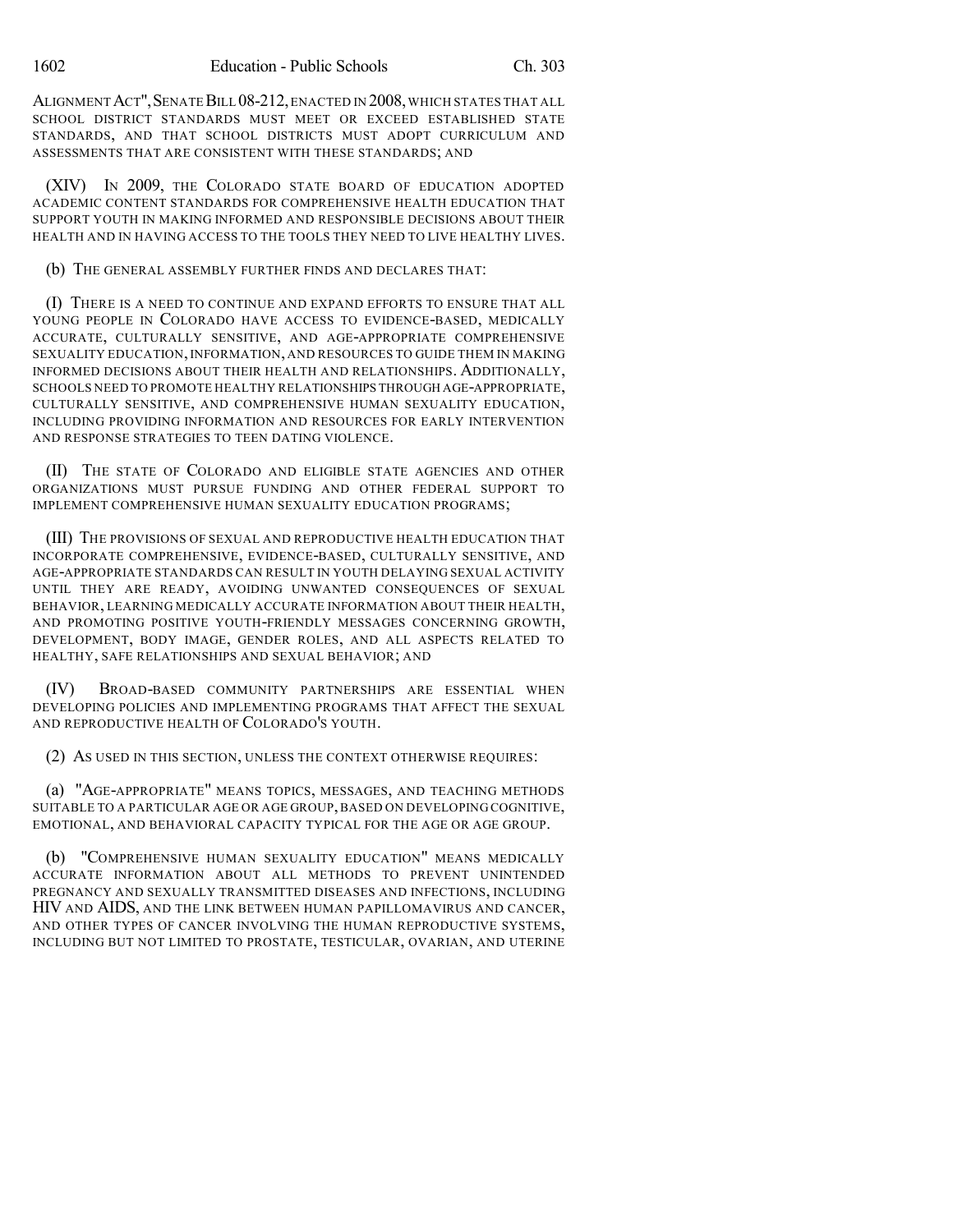CANCER. METHODS MUST INCLUDE INFORMATION ABOUT THE CORRECT AND CONSISTENT USE OF ABSTINENCE,CONTRACEPTION,CONDOMS,AND OTHER BARRIER METHODS. ADDITIONAL CONTENTS OF COMPREHENSIVE HUMAN SEXUALITY EDUCATION MUST INCLUDE:

(I) ENCOURAGING FAMILY COMMUNICATION ABOUT SEXUALITY;

(II) FOCUSING ON THE DEVELOPMENT OF SAFE RELATIONSHIPS, INCLUDING THE PREVENTION OF SEXUAL VIOLENCE IN DATING AND TEACHING YOUNG PEOPLE HOW TO RECOGNIZE AND RESPOND SAFELY AND EFFECTIVELY IN SITUATIONS WHERE SEXUAL OR PHYSICAL VIOLENCE MAY BE OCCURRING OR WHERE THERE MAY BE A RISK FOR THESE BEHAVIORS TO OCCUR; AND

(III) TEACHING YOUNG PEOPLE HOW ALCOHOL AND DRUG USE CAN AFFECT RESPONSIBLE DECISION-MAKING.

(c) "CULTURALLY SENSITIVE" MEANS THE INTEGRATION OF KNOWLEDGE ABOUT INDIVIDUALS AND GROUPS OF PEOPLE INTO SPECIFIC STANDARDS, REQUIREMENTS, POLICIES,PRACTICES,AND ATTITUDES USED TO INCREASE THE QUALITY OF SERVICES. "CULTURALLY SENSITIVE" INCLUDES RESOURCES, REFERENCES, AND INFORMATION THAT ARE MEANINGFUL TO THE EXPERIENCES AND NEEDS OF COMMUNITIES OF COLOR; IMMIGRANT COMMUNITIES; LESBIAN, GAY, BISEXUAL, AND TRANSGENDER COMMUNITIES;PEOPLE WITH PHYSICAL OR INTELLECTUAL DISABILITIES;PEOPLE WHO HAVE EXPERIENCED SEXUAL VICTIMIZATION; AND OTHERS WHOSE EXPERIENCES HAVE TRADITIONALLY BEEN LEFT OUT OF SEXUAL HEALTH EDUCATION, PROGRAMS, AND POLICIES.

(d) "EVIDENCE-BASED PROGRAM" MEANS A PROGRAM THAT:

(I) WAS EVALUATED USING A RIGOROUS RESEARCH DESIGN, INCLUDING:

(A) MEASURING KNOWLEDGE, ATTITUDE, AND BEHAVIOR;

(B) HAVING AN ADEQUATE SAMPLE SIZE;

(C) USING SOUND RESEARCH METHODS AND PROCESSES;

(D) REPLICATING IN DIFFERENT LOCATIONS AND FINDING SIMILAR EVALUATION RESULTS; AND

(E) PUBLISHING RESULTS IN A PEER-REVIEWED JOURNAL;

(II) RESEARCH HAS SHOWN TO BE EFFECTIVE IN CHANGING AT LEAST ONE OF THE FOLLOWING BEHAVIORS THAT CONTRIBUTE TO EARLY PREGNANCY AND, SEXUALLY TRANSMITTED INFECTIONS, INCLUDING HIV:

(A) DELAYING SEXUAL INITIATION;

(B) REDUCING THE FREQUENCY OF SEXUAL INTERCOURSE;

(C) REDUCING THE NUMBER OF SEXUAL PARTNERS; OR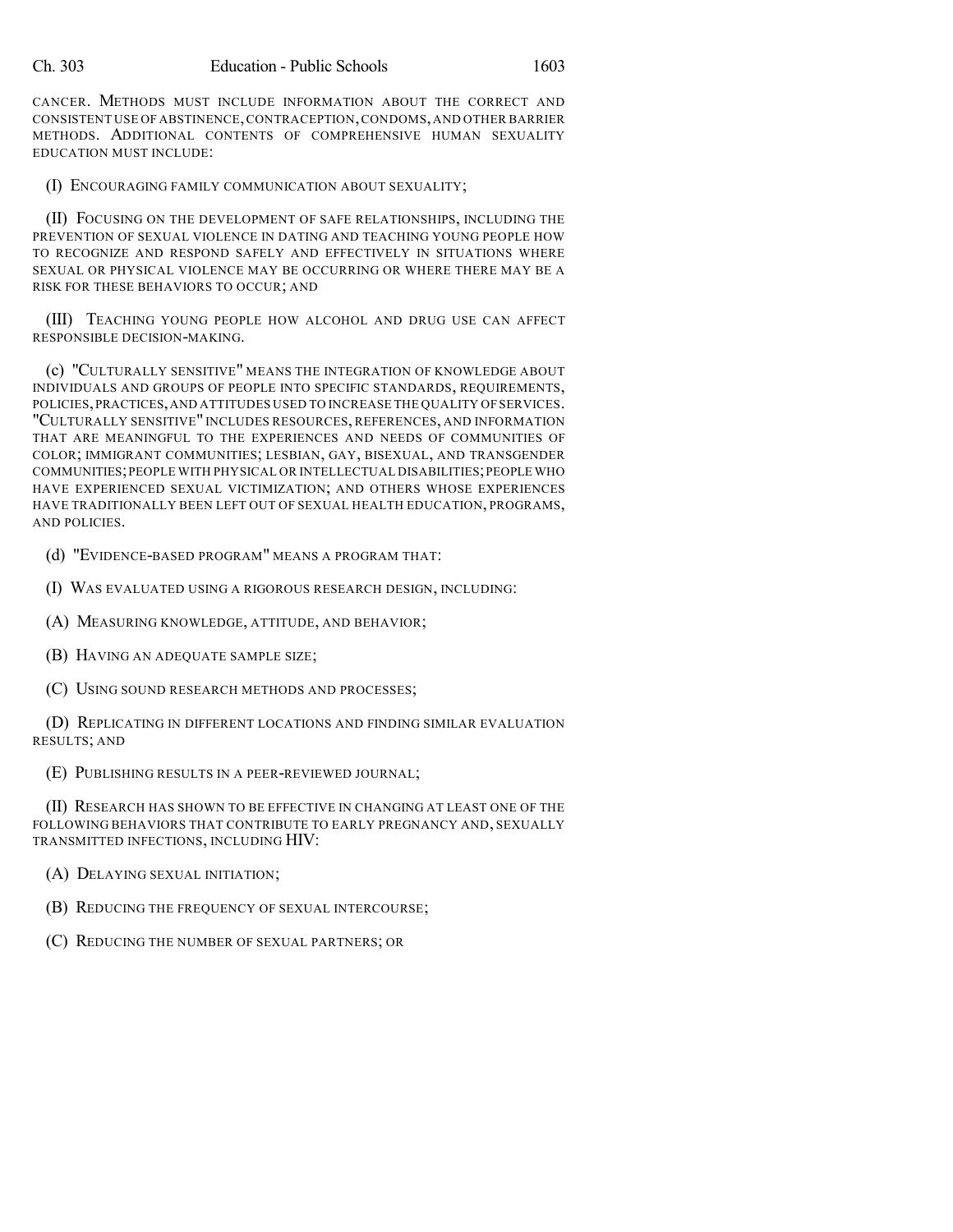(D) INCREASING THE USE OF CONDOMS AND OTHER CONTRACEPTIVES.

(e) "POSITIVE YOUTH DEVELOPMENT" MEANS AN APPROACH THAT EMPHASIZES THE MANY POSITIVE ATTRIBUTES OF YOUNG PEOPLE AND FOCUSES ON DEVELOPING INHERENT STRENGTHS AND ASSETS TO PROMOTE HEALTH. POSITIVE YOUTH DEVELOPMENT IS CULTURALLY SENSITIVE, INCLUSIVE OF ALL YOUTH, COLLABORATIVE, AND STRENGTH-BASED.

(f) "SEXUAL ABSTINENCE" MEANS NOT ENGAGING IN ORAL, VAGINAL, OR ANAL INTERCOURSE OR GENITAL SKIN-TO-SKIN CONTACT.

(3) EXCEPT AS OTHERWISE PROVIDED IN SUBSECTION (6) OF THIS SECTION, A SCHOOL DISTRICT, BOARD OF COOPERATIVE SERVICES, CHARTER SCHOOL, OR INSTITUTE CHARTER SCHOOL THAT OFFERS A PLANNED CURRICULUM THAT INCLUDES COMPREHENSIVE HUMAN SEXUALITY EDUCATION SHALL PROVIDE TO THE PARENT OR GUARDIAN OF EACH STUDENT, PRIOR TO COMMENCING THE PLANNED CURRICULUM:

(a) WRITTEN NOTIFICATION OF THE ABILITY TO EXCUSE A STUDENT, WITHOUT PENALTY OR ADDITIONAL ASSIGNMENT, FROM THAT PORTION OF THE PLANNED CURRICULUM THAT INCLUDES COMPREHENSIVE HUMAN SEXUALITY EDUCATION, UPON THE WRITTEN REQUEST OF THE STUDENT'S PARENT OR GUARDIAN; AND

(b) A DETAILED, SUBSTANTIVE OUTLINE OF THE TOPICS AND MATERIALS TO BE PRESENTED IN THAT PORTION OF THE PLANNED CURRICULUM RELATED TO COMPREHENSIVE HUMAN SEXUALITY EDUCATION.

(4) NOTHING IN THIS SECTION SHALL BE CONSTRUED TO REQUIRE AN ACT OR PROCEDURE IN ADDITION TO THE SIGNATURE OF THE PARENT OR GUARDIAN TO EXCUSE A STUDENT FROM A PLANNED CURRICULUM RELATED TO COMPREHENSIVE HUMAN SEXUALITY EDUCATION.

(5) EACH SCHOOL DISTRICT BOARD OF EDUCATION, BOARD OF COOPERATIVE SERVICES, CHARTER SCHOOL, OR INSTITUTE CHARTER SCHOOL IS ENCOURAGED TO DISSEMINATE POLICIES OR INSTRUCTIONS TO THE PUBLIC SCHOOLS OF THE SCHOOL DISTRICT, OR BOARD OF COOPERATIVE SERVICES, OR APPROPRIATE STAFF OF THE CHARTER SCHOOL OR INSTITUTE CHARTER SCHOOL TO ENSURE THE IMPLEMENTATION OF THE PROVISIONS OF THIS SECTION IN A MANNER THAT WILL NOT DRAW UNDUE ATTENTION TO,NOR CAUSE UNDUE EMBARRASSMENT FOR,STUDENTS EXCUSED FROM A PLANNED CURRICULUM RELATED TO COMPREHENSIVE HUMAN SEXUALITY EDUCATION.

(6) EXCEPT AS DESCRIBED IN SUBSECTION (9) OF THIS SECTION, A SCHOOL DISTRICT, BOARD OF COOPERATIVE SERVICES, CHARTER SCHOOL, OR INSTITUTE CHARTER SCHOOL THAT OFFERS A PLANNED CURRICULUM RELATED TO COMPREHENSIVE HUMAN SEXUALITY EDUCATION MUST, IN OFFERING SUCH A CURRICULUM, MAINTAIN ESTABLISHED REQUIREMENTS FOR THE COMPREHENSIVE HUMAN SEXUALITY CURRICULUM. THESE REQUIREMENTS MUST:

(a) ENCOURAGE PARENTAL INVOLVEMENT AND FAMILY COMMUNICATION;

(b) INCLUDE MEDICALLY ACCURATE INFORMATION ABOUT METHODS TO PREVENT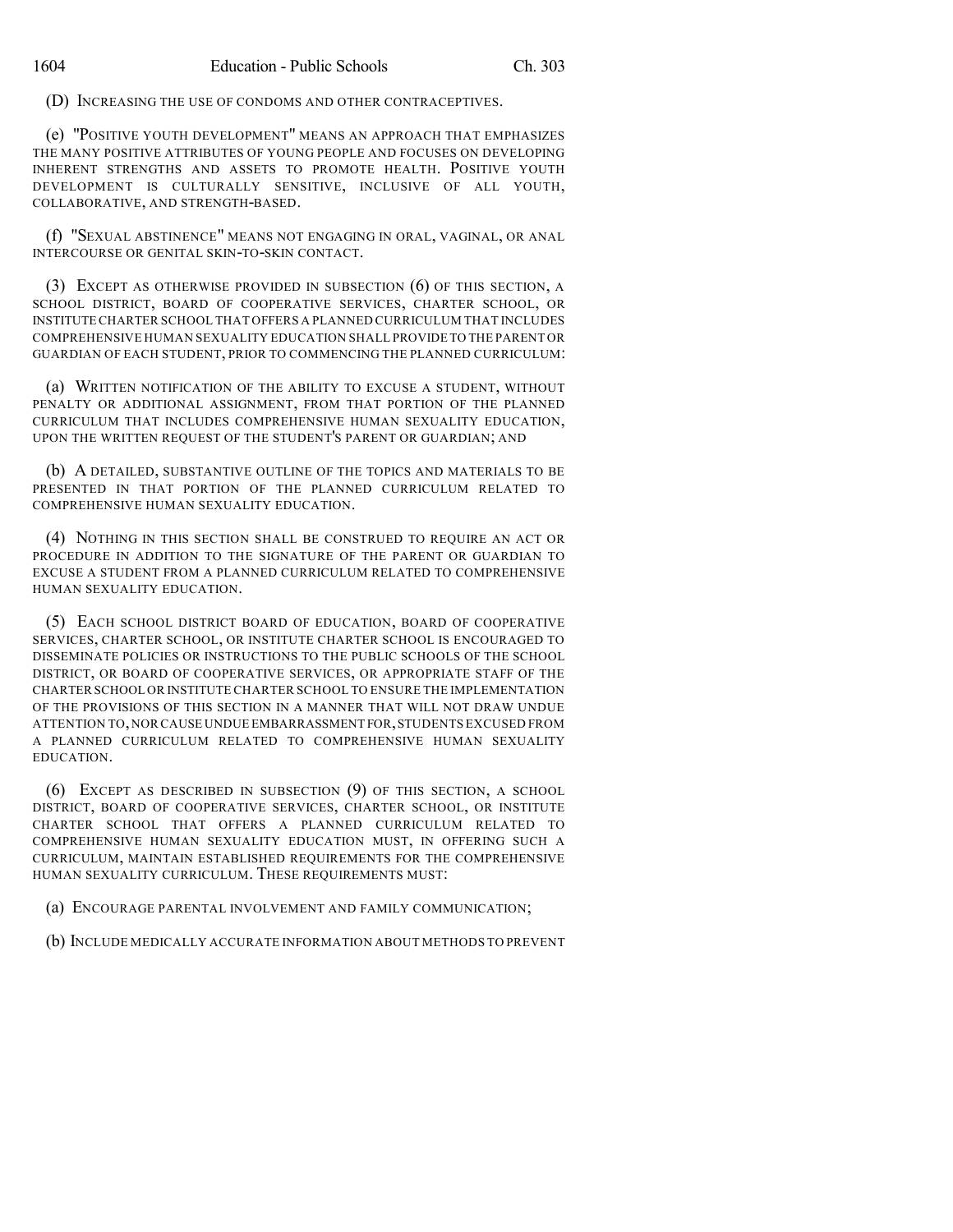UNINTENDED PREGNANCY AND SEXUALLY TRANSMITTED INFECTIONS, INCLUDING HIV/AIDS, AND THE LINK BETWEEN HUMAN PAPILLOMAVIRUS AND CANCER. METHODS SHALL INCLUDE INFORMATION ABOUT THE CORRECT AND CONSISTENT USE OF ABSTINENCE, CONTRACEPTION, CONDOMS, AND OTHER BARRIER METHODS.

(c) INCLUDE INSTRUCTION TO HELP STUDENTS DEVELOP SKILLS FOR MAKING RESPONSIBLE AND HEALTHY DECISIONS ABOUT HUMAN SEXUALITY, PERSONAL POWER,BOUNDARY SETTING,DEVELOPING SAFE AND HEALTHY RELATIONSHIPS,AND RESISTING PEER PRESSURE, INCLUDING HOW TO AVOID:

(I) MAKING UNWANTED VERBAL, PHYSICAL, AND SEXUAL ADVANCES; AND

(II) MAKING ASSUMPTIONS ABOUT A PERSON'S SUPPOSED SEXUAL INTENTIONS BASED ON THAT PERSON'S APPEARANCE;

(d) INCLUDE DISCUSSIONS AND INFORMATION ON HOW TO RECOGNIZE AND RESPOND SAFELY AND EFFECTIVELY IN SITUATIONS WHERE SEXUAL OR PHYSICAL VIOLENCE MAY BE OCCURRING OR WHERE THERE MAY BE A RISK FOR THESE BEHAVIORS TO OCCUR;

(e) INCLUDE DISCUSSION OF HOW ALCOHOL AND DRUG USE IMPAIRS RESPONSIBLE AND HEALTHY DECISION-MAKING;

(f) BE COMPREHENSIVE, AGE-APPROPRIATE, EVIDENCE-BASED, CULTURALLY SENSITIVE, INCLUSIVE OF A POSITIVE YOUTH DEVELOPMENT FRAMEWORK, AND MEDICALLY ACCURATE;

(g) PROVIDE INSTRUCTION ABOUT THE HEALTH BENEFITS AND POTENTIAL SIDE EFFECTS OF USING CONTRACEPTIVES AND BARRIER METHODS TO PREVENT PREGNANCY, INCLUDING INSTRUCTION REGARDING EMERGENCY CONTRACEPTION AND THE AVAILABILITY OF CONTRACEPTIVE METHODS; AND

(h) FOR SCHOOL DISTRICTS THAT HAVE ESTABLISHED A CHARACTER EDUCATION PROGRAM PURSUANT TO SECTION 22-29-103, PROMOTE THE GUIDELINES OF BEHAVIOR ESTABLISHED IN THE CHARACTER EDUCATION PROGRAM.

(7) NOTHING IN SUBSECTION (6) OF THIS SECTION SHALL BE INTERPRETED TO PROHIBIT DISCUSSION OF HEALTH, MORAL, ETHICAL, OR RELIGIOUS VALUES AS THEY PERTAIN TO COMPREHENSIVE HUMAN SEXUALITY, HEALTHY RELATIONSHIPS, OR FAMILY FORMATION.

(8) PUBLIC SCHOOLS, SCHOOL DISTRICTS, BOARDS OF COOPERATIVE SERVICES, CHARTER SCHOOLS, AND INSTITUTE CHARTER SCHOOLS ARE ENCOURAGED TO INVOLVE TEACHERS, SCHOOL NURSES, PARENTS, AND COMMUNITY MEMBERS IN THE DEVELOPMENT OF THE REQUIREMENTS FOR COMPREHENSIVE HUMAN SEXUALITY CURRICULUM REQUIRED BY SUBSECTION  $(6)$  of this section and to integrate AVAILABLE COMMUNITY RESOURCES INTO PROGRAMS RELATED TO COMPREHENSIVE HUMAN SEXUALITY EDUCATION.

(9) A SCHOOL DISTRICT, BOARD OF COOPERATIVE SERVICES, CHARTER SCHOOL, OR INSTITUTE CHARTER SCHOOL THAT HAS RECEIVED, PRIOR TO JULY 1, 2013, DIRECT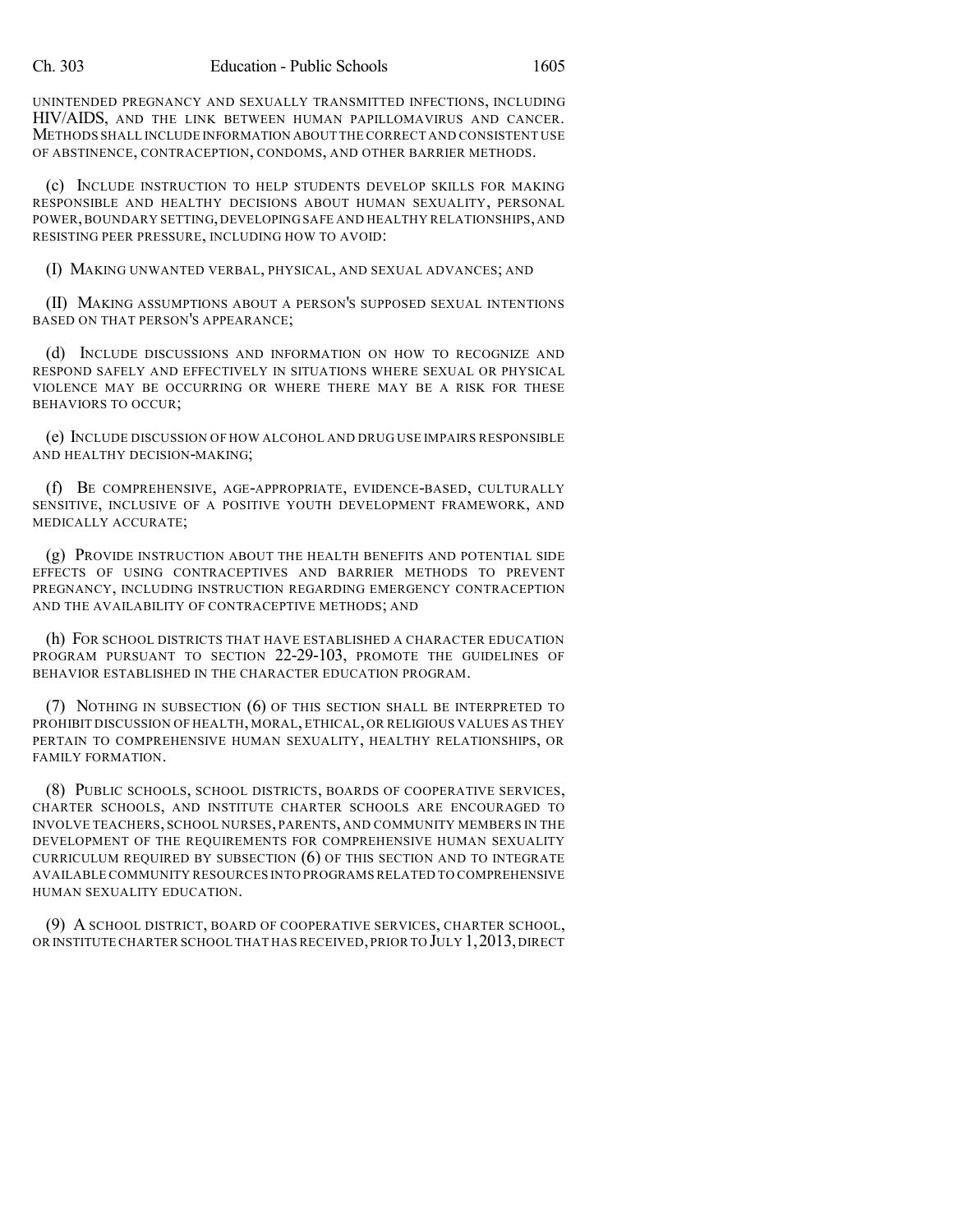OR INDIRECT FUNDING FROM THE FEDERAL GOVERNMENT FOR THE PROVISION OF AN ABSTINENCE EDUCATION PROGRAM PURSUANT TO 42 U.S.C. SEC. 710 IS NOT REQUIRED TO ADOPT REQUIREMENTS FOR COMPREHENSIVE HUMAN SEXUALITY CURRICULUM FOR THE PROVISION OF SUCH INSTRUCTION AS DESCRIBED IN THIS SECTION FOR THE YEAR OR YEARS FOR WHICH THE SCHOOL DISTRICT, BOARD OF COOPERATIVE SERVICES, CHARTER SCHOOL, OR INSTITUTE CHARTER SCHOOL RECEIVED SUCH FUNDING. ON JULY 1, 2013, OR THEREAFTER, A SCHOOL DISTRICT, BOARD OF COOPERATIVE SERVICES, CHARTER SCHOOL, OR INSTITUTE CHARTER SCHOOL SHALL NOT USE ANY DIRECT OR INDIRECT FUNDING FROM THE FEDERAL GOVERNMENT FOR THE PROVISION OF AN ABSTINENCE EDUCATION PROGRAM PURSUANT TO 42 U.S.C. SEC. 710. A SCHOOL DISTRICT, BOARD OF COOPERATIVE SERVICES, CHARTER SCHOOL, OR INSTITUTE CHARTER SCHOOL MAY USE FEDERAL MONEYS FOR HUMAN SEXUALITY EDUCATION, AS LONG AS THE HUMAN SEXUALITY PROGRAM OF THE SCHOOL DISTRICT BOARD OF COOPERATIVE SERVICES, CHARTER SCHOOL, OR INSTITUTE CHARTER SCHOOL MEETS THE COMPREHENSIVE HUMAN SEXUALITY EDUCATION MODEL SET FORTH IN THIS SECTION.

(10) NOTHING IN THIS SECTION SHALL REQUIRE AMENDING ANY CONTENT STANDARDS RELATED TO COMPREHENSIVE HUMAN SEXUALITY EDUCATION DEVELOPED BY THE DEPARTMENT AND ADOPTED BY THE STATE BOARD PRIOR TO JULY 1, 2013.

(11) THE PROVISIONS OF THIS SECTION SHALL NOT APPLY TO STUDENTS IN KINDERGARTEN THROUGH THIRD GRADE UNLESS THE CONTENT OF THE INSTRUCTION RELATES TO PERSONAL HYGIENE, HEALTHY HABITS, RESPECTING PERSONAL SPACE AND BOUNDARIES, INTERPERSONAL COMMUNICATION SKILLS, AND PERSONAL SAFETY, AS IDENTIFIED IN THE CONTENT STANDARDS DEVELOPED BY THE DEPARTMENT AND ADOPTED BY THE STATE BOARD.

**SECTION 3.** In Colorado Revised Statutes, **add** article 44 to title 25 as follows:

## **ARTICLE 44 Comprehensive Human Sexuality Education Grant Program**

**25-44-101. Definitions.** AS USED IN THIS ARTICLE, UNLESS THE CONTEXT OTHERWISE REQUIRES:

(1) "AGE-APPROPRIATE" MEANS TOPICS, MESSAGES, AND TEACHING METHODS SUITABLE TO A PARTICULAR AGE OR AGE GROUP,BASED ON DEVELOPING COGNITIVE, EMOTIONAL, AND BEHAVIORAL CAPACITY TYPICAL FOR THE AGE OR AGE GROUP.

(2) "CASH FUND" MEANS THE COMPREHENSIVE HUMAN SEXUALITY EDUCATION GRANT PROGRAM CASH FUND CREATED IN SECTION 25-44-104.

(3) "COMPREHENSIVE HUMAN SEXUALITY EDUCATION" MEANS MEDICALLY ACCURATE INFORMATION ABOUT ALL METHODS TO PREVENT UNINTENDED PREGNANCY AND SEXUALLY TRANSMITTED DISEASES AND INFECTIONS, INCLUDING HIV AND AIDS, AND THE LINK BETWEEN HUMAN PAPILLOMAVIRUS AND CANCER, AND OTHER TYPES OF CANCER INVOLVING THE HUMAN REPRODUCTIVE SYSTEMS, INCLUDING BUT NOT LIMITED TO PROSTATE, TESTICULAR, OVARIAN, AND UTERINE CANCER. METHODS MUST INCLUDE INFORMATION ABOUT THE CORRECT AND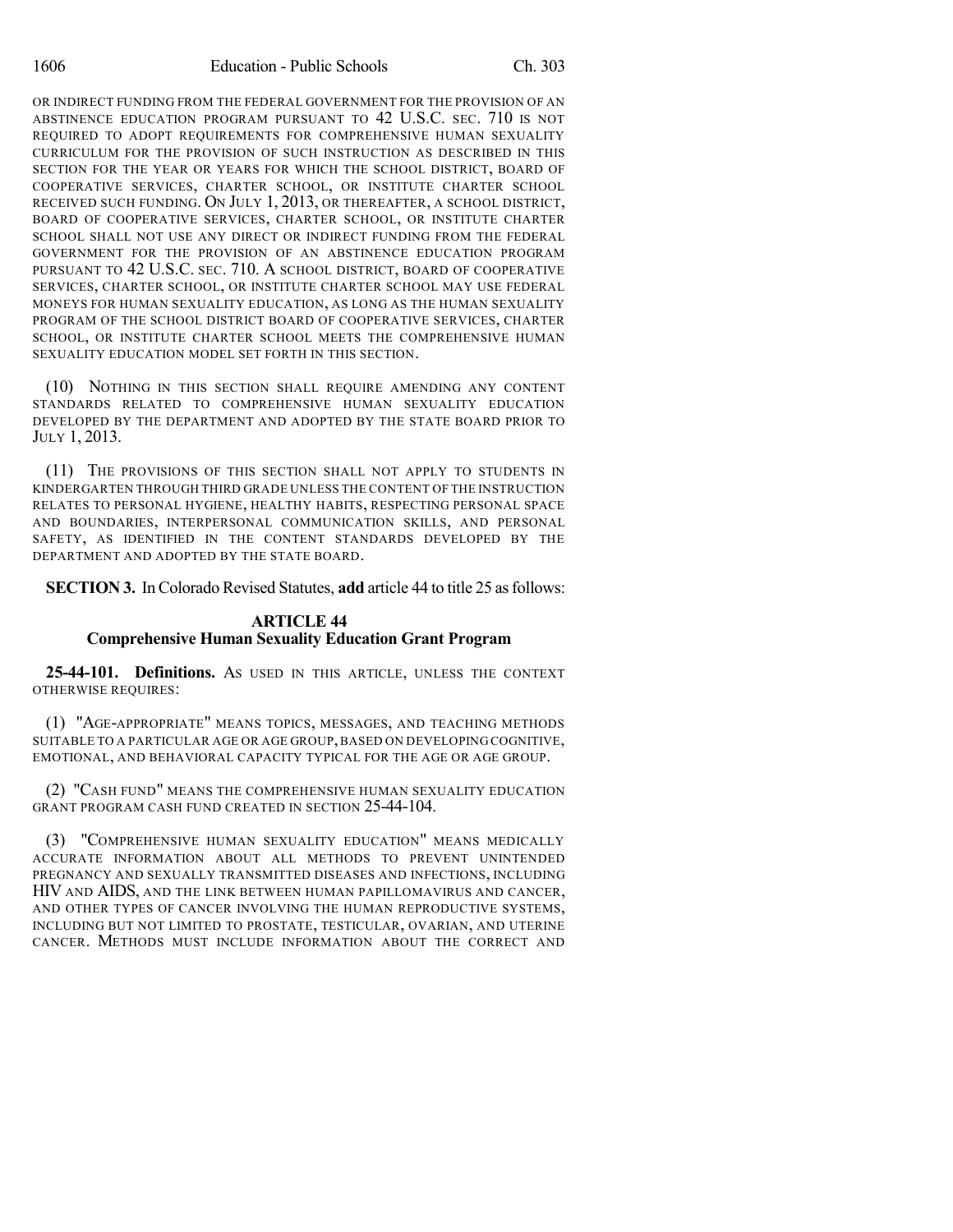CONSISTENT USE OF ABSTINENCE,CONTRACEPTION,CONDOMS,AND OTHER BARRIER METHODS. ADDITIONAL CONTENTS OF COMPREHENSIVE HUMAN SEXUALITY EDUCATION MUST INCLUDE:

(a) ENCOURAGING FAMILY COMMUNICATION ABOUT SEXUALITY;

(b) TEACHING YOUNG PEOPLE TO AVOID MAKING UNWANTED VERBAL, PHYSICAL, AND SEXUAL ADVANCES;

(c) DISCUSSIONS AND INFORMATION ON HOW TO RECOGNIZE AND RESPOND SAFELY AND EFFECTIVELY IN SITUATIONS WHERE SEXUAL OR PHYSICAL VIOLENCE MAY BE OCCURRING OR WHERE THERE MAY BE A RISK FOR THESE BEHAVIORS TO OCCUR;

(d) FOCUSING ON THE DEVELOPMENT OF SAFE RELATIONSHIPS, INCLUDING THE PREVENTION OF SEXUAL VIOLENCE IN DATING; AND

(e) TEACHING YOUNG PEOPLE HOW ALCOHOL AND DRUG USE CAN AFFECT RESPONSIBLE DECISION-MAKING.

(4) "CULTURALLY SENSITIVE" MEANS THE INTEGRATION OF KNOWLEDGE ABOUT INDIVIDUALS AND GROUPS OF PEOPLE INTO SPECIFIC STANDARDS, REQUIREMENTS, POLICIES,PRACTICES,AND ATTITUDES USED TO INCREASE THE QUALITY OFSERVICES. "CULTURALLY SENSITIVE" INCLUDES RESOURCES, REFERENCES, AND INFORMATION THAT ARE MEANINGFUL TO THE EXPERIENCES AND NEEDS OF COMMUNITIES OF COLOR; IMMIGRANT COMMUNITIES; LESBIAN, GAY, BISEXUAL, AND TRANSGENDER COMMUNITIES;PEOPLE WITH PHYSICAL OR INTELLECTUAL DISABILITIES;PEOPLE WHO HAVE EXPERIENCED SEXUAL VICTIMIZATION; AND OTHERS WHOSE EXPERIENCES HAVE TRADITIONALLY BEEN LEFT OUT OF SEXUAL HEALTH EDUCATION, PROGRAMS, AND POLICIES.

(5) "DEPARTMENT" MEANS THE DEPARTMENT OF PUBLIC HEALTH AND ENVIRONMENT, CREATED AND EXISTING PURSUANT TO SECTION 25-1-101.5.

(6) "EVIDENCE-BASED PROGRAM" MEANS A PROGRAM THAT:

(a) WAS EVALUATED USING A RIGOROUS RESEARCH DESIGN, INCLUDING:

(I) MEASURING KNOWLEDGE, ATTITUDE, AND BEHAVIOR;

(II) HAVING AN ADEQUATE SAMPLE SIZE;

(III) USING SOUND RESEARCH METHODS AND PROCESSES;

(IV) REPLICATING IN DIFFERENT LOCATIONS AND FINDING SIMILAR EVALUATION RESULTS; AND

(V) PUBLISHING RESULTS IN A PEER-REVIEWED JOURNAL;

(b) RESEARCH HAS SHOWN TO BE EFFECTIVE IN CHANGING AT LEAST ONE OF THE FOLLOWING BEHAVIORS THAT CONTRIBUTE TO EARLY PREGNANCY, SEXUALLY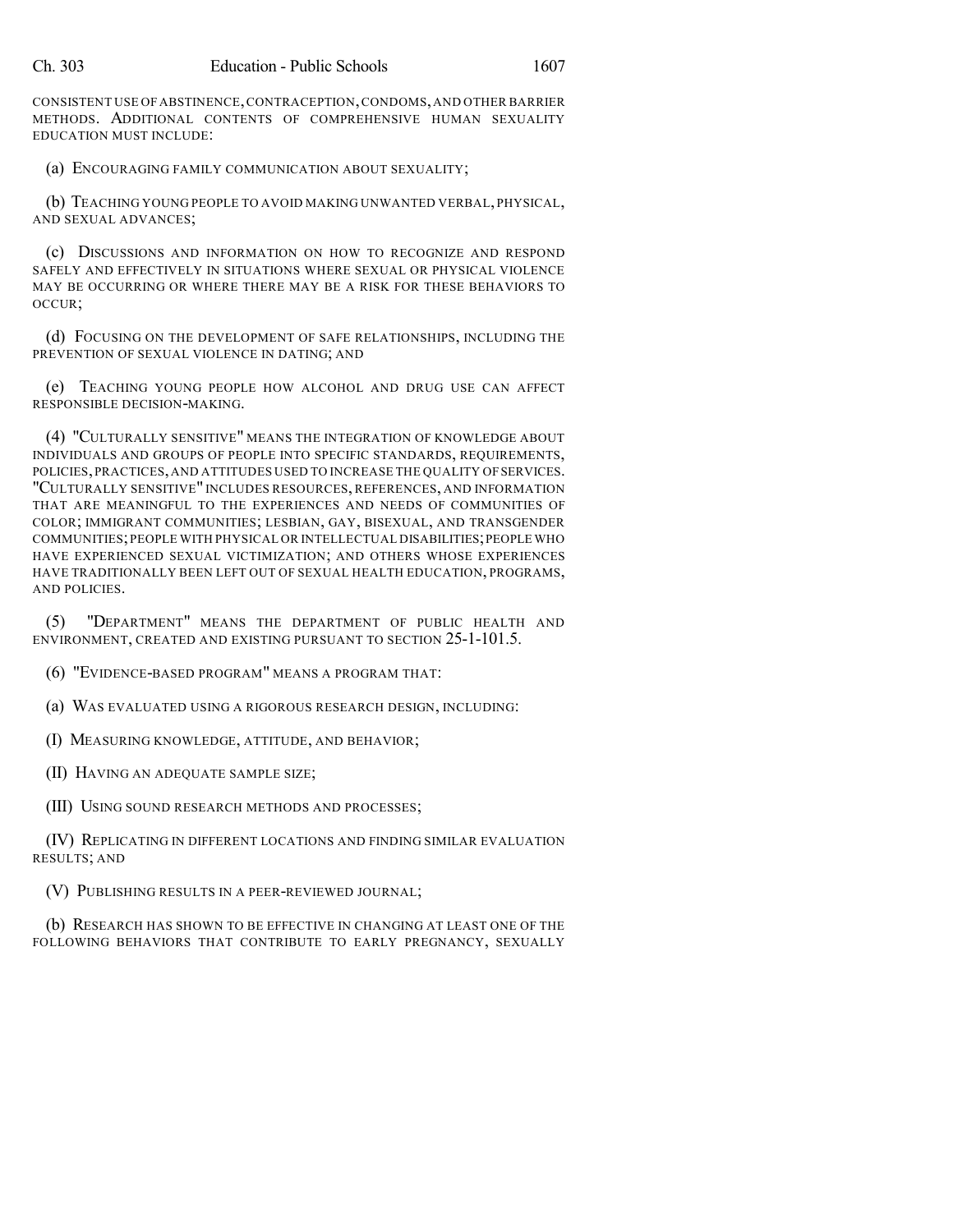TRANSMITTED INFECTIONS AND DISEASE, AND HIV INFECTION:

(I) DELAYING SEXUAL INITIATION;

(II) REDUCING THE FREQUENCY OF SEXUAL INTERCOURSE;

(III) REDUCING THE NUMBER OF SEXUAL PARTNERS; OR

(IV) INCREASING THE USE OF CONDOMS AND OTHER CONTRACEPTIVES.

(7) "OVERSIGHT ENTITY" MEANS THE INTERAGENCY YOUTH SEXUAL HEALTH TEAM CREATED IN SECTION 25-44-103.

(8) "POSITIVE YOUTH DEVELOPMENT" MEANS AN APPROACH THAT EMPHASIZES THE MANY POSITIVE ATTRIBUTES OF YOUNG PEOPLE AND FOCUSES ON DEVELOPING INHERENT STRENGTHS AND ASSETS TO PROMOTE HEALTH. POSITIVE YOUTH DEVELOPMENT IS CULTURALLY SENSITIVE, AGE-APPROPRIATE, INCLUSIVE OF ALL YOUTH, COLLABORATIVE, AND STRENGTH-BASED.

(9) "PROGRAM" MEANS THE COMPREHENSIVE HUMAN SEXUALITY EDUCATION GRANT PROGRAM CREATED IN SECTION 25-44-102.

(10) "PUBLIC SCHOOL" MEANS A SCHOOL OF A SCHOOL DISTRICT, A DISTRICT CHARTER SCHOOL, AN INSTITUTE CHARTER SCHOOL, A FACILITY SCHOOL, OR A BOARD OF COOPERATIVE SERVICES, AS DEFINED IN SECTION 22-5-103.

(11) "STATE BOARD" MEANS THE STATE BOARD OF HEALTH CREATED PURSUANT TO SECTION 25-1-103.

**25-44-102. Comprehensive human sexuality education grant program creation - application for federal moneys - notification to schools - rules.** (1) THERE IS HEREBY CREATED IN THE DEPARTMENT THE COMPREHENSIVE HUMAN SEXUALITY EDUCATION GRANT PROGRAM. THE PURPOSE OF THE PROGRAM IS TO PROVIDE MONEYS TO PUBLIC SCHOOLS AND SCHOOL DISTRICTS FOR USE IN THE CREATION AND IMPLEMENTATION OF COMPREHENSIVE HUMAN SEXUALITY EDUCATION PROGRAMS IN THEIR CURRICULUM.

(2) UPON RECEIPT OF FEDERAL MONEYS OR OTHER APPROPRIATIONS TO THE CASH FUND, THE DEPARTMENT, IN CONJUNCTION WITH THE OVERSIGHT ENTITY, SHALL NOTIFY THE SCHOOL DISTRICTS, THE STATE CHARTER SCHOOL INSTITUTE, AND BOARDS OF COOPERATIVE SERVICES THROUGHOUT THE STATE OF GRANTS AVAILABLE THROUGH THE PROGRAM.

(3) BASED ON THE RECOMMENDATIONS OF THE OVERSIGHT ENTITY, THE DEPARTMENT SHALL AWARD GRANTS TO PUBLIC SCHOOLS AND SCHOOL DISTRICTS FOR PERIODS OF ONE TO THREE YEARS.

(4) MONEYS DISTRIBUTED TO PUBLIC SCHOOLS AND SCHOOL DISTRICTS THROUGH THE PROGRAM MUST ONLY BE USED FOR THE PROVISION OF COMPREHENSIVE HUMAN SEXUALITY EDUCATION PROGRAMS THAT COMPLY WITH THE PROVISIONS OF AND MEET OR EXCEED THE REQUIREMENTS FOR COMPREHENSIVE HUMAN SEXUALITY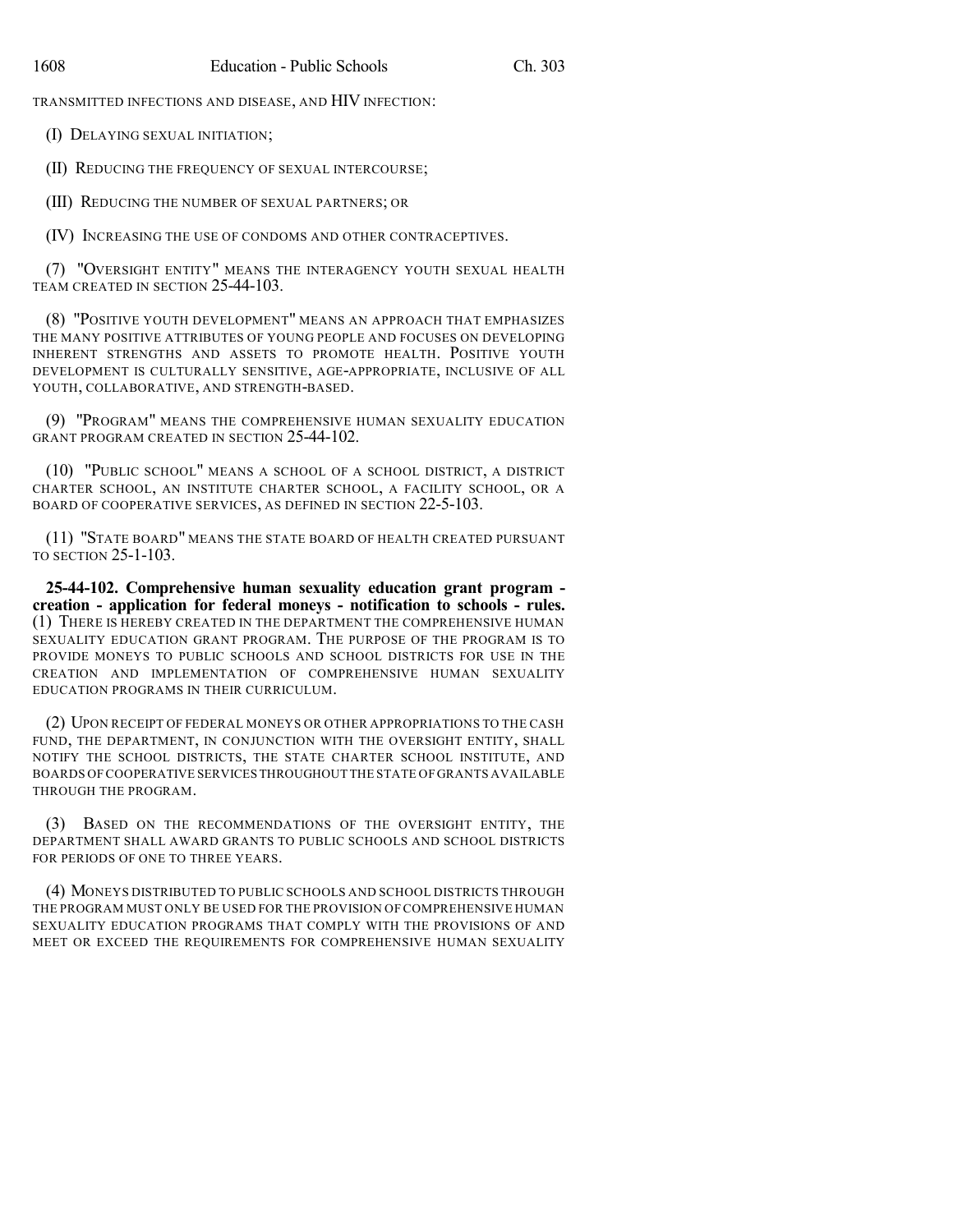CURRICULUM SET FORTH IN SECTION 22-1-128,C.R.S., AND DEVELOPED PURSUANT TO SECTION 22-25-104 (3), C.R.S.

(5) ON OR BEFORE DECEMBER 1, 2013, OR NOT MORE THAN NINETY DAYS AFTER THE DEPARTMENT RECEIVES SUFFICIENT MONEYS TO IMPLEMENT THE PROGRAM, WHICHEVER IS LATER, THE STATE BOARD SHALL PROMULGATE RULES FOR THE ADMINISTRATION OF THIS ARTICLE, USING THE RECOMMENDATIONS DEVELOPED BY THE OVERSIGHT ENTITY PURSUANT TO SECTION 25-44-103 (2) (b).

(6) ON OR BEFORE JANUARY 30, 2017, AND EVERY YEAR THEREAFTER IN WHICH GRANTS HAVE BEEN AWARDED PURSUANT TO THIS ARTICLE,THE DEPARTMENT SHALL SUBMIT A REPORT CONCERNING THE OUTCOMES OF THE PROGRAM TO THE STATE BOARD OF EDUCATION, THE DEPARTMENT OF EDUCATION, AND THE EDUCATION COMMITTEES OF THE SENATE AND HOUSE OF REPRESENTATIVES, THE HEALTH AND HUMAN SERVICES COMMITTEE OF THE SENATE, AND THE PUBLIC HEALTH CARE AND HUMAN SERVICES COMMITTEE OF THE HOUSE OF REPRESENTATIVES, OR ANY SUCCESSOR COMMITTEES. THE REPORT MUST INCLUDE, AT A MINIMUM:

(a) THE NUMBER OF PUBLIC SCHOOLS AND SCHOOL DISTRICTS THAT RECEIVED A GRANT UNDER THE PROGRAM;

(b) THE NUMBER OF STUDENTS REACHED AND THE CURRICULUM UTILIZED;

(c) THE AMOUNT OF EACH GRANT AWARDED;

(d) THE AVERAGE AMOUNT OF ALL GRANTS AWARDED; AND

(e) THE SOURCE AND AMOUNT OF EACH GIFT, GRANT, OR DONATION RECEIVED BY THE DEPARTMENT FOR THE IMPLEMENTATION OF THIS ARTICLE.

(7) NOTWITHSTANDING ANY OTHER PROVISION OF THIS ARTICLE, THE DEPARTMENT SHALL NOT BE REQUIRED TO IMPLEMENT THE PROVISIONS OF THIS ARTICLE UNTIL SUFFICIENT MONEYS HAVE BEEN RECEIVED AND TRANSFERRED OR APPROPRIATED TO THE CASH FUND.

(8) THE PROVISIONS OF THIS ARTICLE SHALL NOT APPLY TO STUDENTS IN KINDERGARTEN THROUGH THIRD GRADE UNLESS THE CONTENT OF THE INSTRUCTION RELATES TO PERSONAL HYGIENE, HEALTHY HABITS, RESPECTING PERSONAL SPACE AND BOUNDARIES, INTERPERSONAL COMMUNICATION SKILLS, AND PERSONAL SAFETY, AS IDENTIFIED IN THE CONTENT STANDARDS DEVELOPED BY THE DEPARTMENT OF EDUCATION AND ADOPTED BY THE STATE BOARD OF EDUCATION.

**25-44-103. Comprehensive human sexuality education grant program oversight entity - duties - application process.** (1) ON OR BEFORE JULY 1, 2013, THE DEPARTMENT SHALL CONVENE THE INTERAGENCY YOUTH SEXUAL HEALTH TEAM, REFERRED TO IN THIS ARTICLE AS THE "OVERSIGHT ENTITY". MEMBERSHIP OF THE OVERSIGHT ENTITY MUST INCLUDE:

(a) THE EXECUTIVE DIRECTOR OF THE DEPARTMENT OF PUBLIC HEALTH AND ENVIRONMENT, OR HIS OR HER DESIGNEE;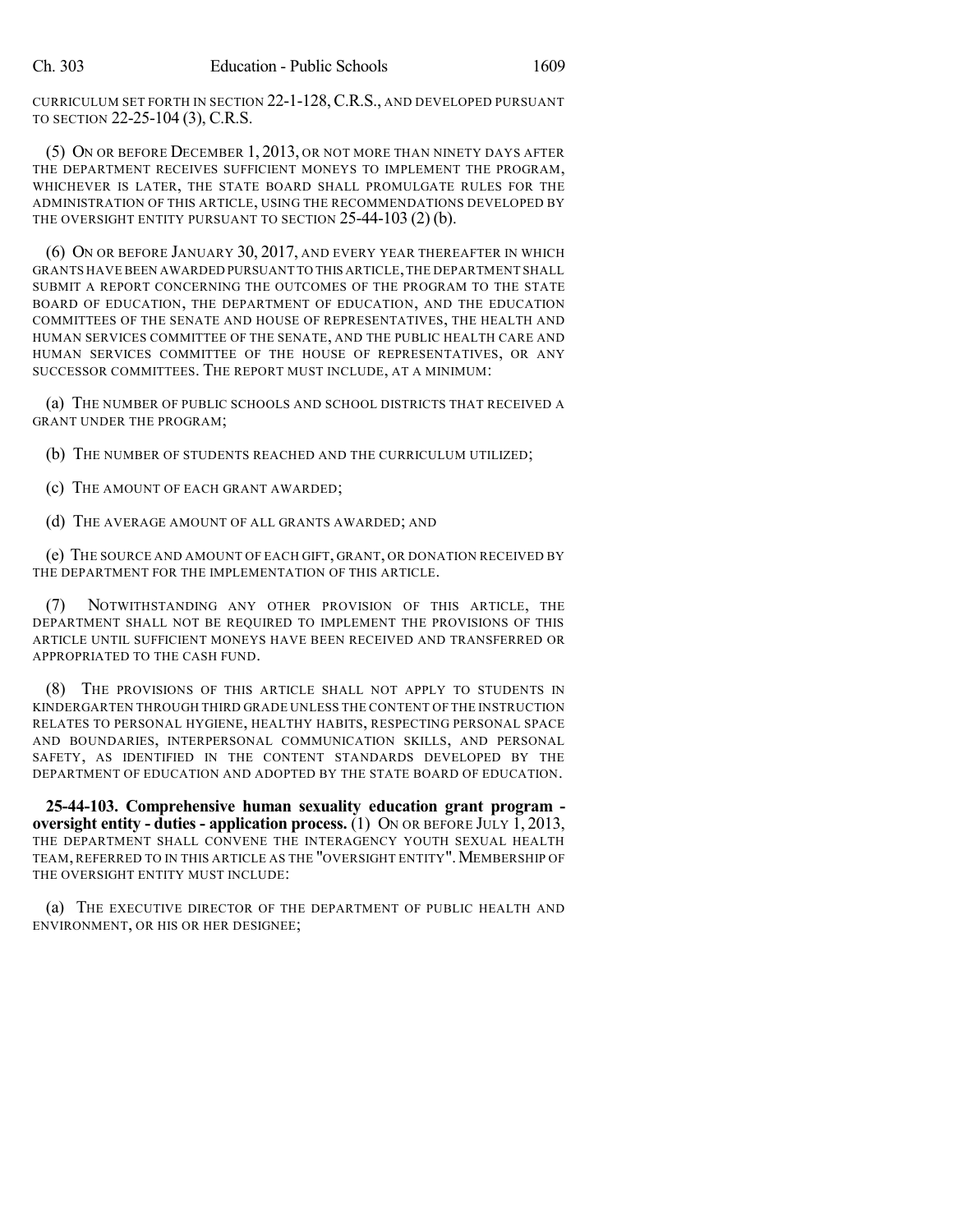(b) THE EXECUTIVE DIRECTOR OF THE DEPARTMENT OF HEALTH CARE POLICY AND FINANCING, OR HIS OR HER DESIGNEE;

(c) THE COMMISSIONER OF EDUCATION, OR HIS OR HER DESIGNEE;

(d) THE EXECUTIVE DIRECTOR OF THE DEPARTMENT OF HUMAN SERVICES, OR HIS OR HER DESIGNEE; AND

(e) A PARENT REPRESENTATIVE, APPOINTED BY THE DEPARTMENT OF HEALTH.

(2) THE OVERSIGHT ENTITY HAS THE FOLLOWING DUTIES:

(a) DURING THE 2013-14 ACADEMIC YEAR AND EVERY ACADEMIC YEAR THEREAFTER,THE OVERSIGHT ENTITY SHALL ASSESS OPPORTUNITIES FOR AVAILABLE FEDERAL AND STATE MONEYS TO FUND THE PROGRAM;EXCEPT THAT THE OVERSIGHT ENTITY SHALL NOT RECOMMEND APPLYING FOR ANY FEDERAL OR STATE MONEYS THAT PROMOTE ABSTINENCE AS THE SOLE BEHAVIORAL METHOD FOR YOUTH OR FUNDING REQUIRING ADHERENCE TO THE A-H GUIDELINES OF SECTION 510 (b) OF TITLE V OF THE FEDERAL "SOCIAL SECURITY ACT", PUB. L. 104-193, WHICH ARE INCONSISTENT WITH THE PROVISIONS OF SECTION 22-1-128,C.R.S.THE OVERSIGHT ENTITY WILL PROVIDE INFORMATION TO THE APPROPRIATE STATE DEPARTMENTS CONCERNING AVAILABLE FEDERAL AND STATE MONEYS RELATED TO COMPREHENSIVE HUMAN SEXUALITY EDUCATION FUNDS FOR WHICH A GIVEN DEPARTMENT IS ELIGIBLE TO APPLY.

(b) TO DEVELOP POLICIES AND PROCEDURES FOR THE IMPLEMENTATION OF THE PROGRAM AND RECOMMEND SUCH POLICIES AND PROCEDURES TO THE STATE BOARD FOR ADOPTION BY RULE PURSUANT TO SECTION 25-44-102. THE POLICIES AND PROCEDURES MUST INCLUDE, BUT ARE NOT LIMITED TO:

(I) A PROCESS BY WHICH PUBLIC SCHOOLS AND SCHOOL DISTRICTS WILL BE NOTIFIED OF AVAILABLE PROGRAM FUNDS FOR COMPREHENSIVE HUMAN SEXUALITY EDUCATION.

(II) THE PROCEDURES BY WHICH PUBLIC SCHOOLS AND SCHOOL DISTRICTS MAY APPLY FOR GRANTS PURSUANT TO THIS ARTICLE. EACH GRANT APPLICATION MUST, AT A MINIMUM, DESCRIBE:

(A) HOW THE APPLICANT PUBLIC SCHOOL OR SCHOOL DISTRICT WILL USE ANY AWARDED GRANT MONEYS TO PROVIDE COMPREHENSIVE HUMAN SEXUALITY EDUCATION TO ITS STUDENT POPULATION;

(B) HOW THE PROPOSED COMPREHENSIVE HUMAN SEXUALITY EDUCATION PROGRAM COMPLIES WITH SECTION 22-1-128, C.R.S., AND ARTICLE 25 OF TITLE 22, C.R.S., AND IS EVIDENCE-BASED, CULTURALLY SENSITIVE, AND REPRESENTS POSITIVE YOUTH DEVELOPMENT PRINCIPLES;

(C) HOW MANY STUDENTS THE PUBLIC SCHOOL OR SCHOOL DISTRICT EXPECTS TO REACH THROUGH THE COMPREHENSIVE HUMAN SEXUALITY EDUCATION PROGRAM; AND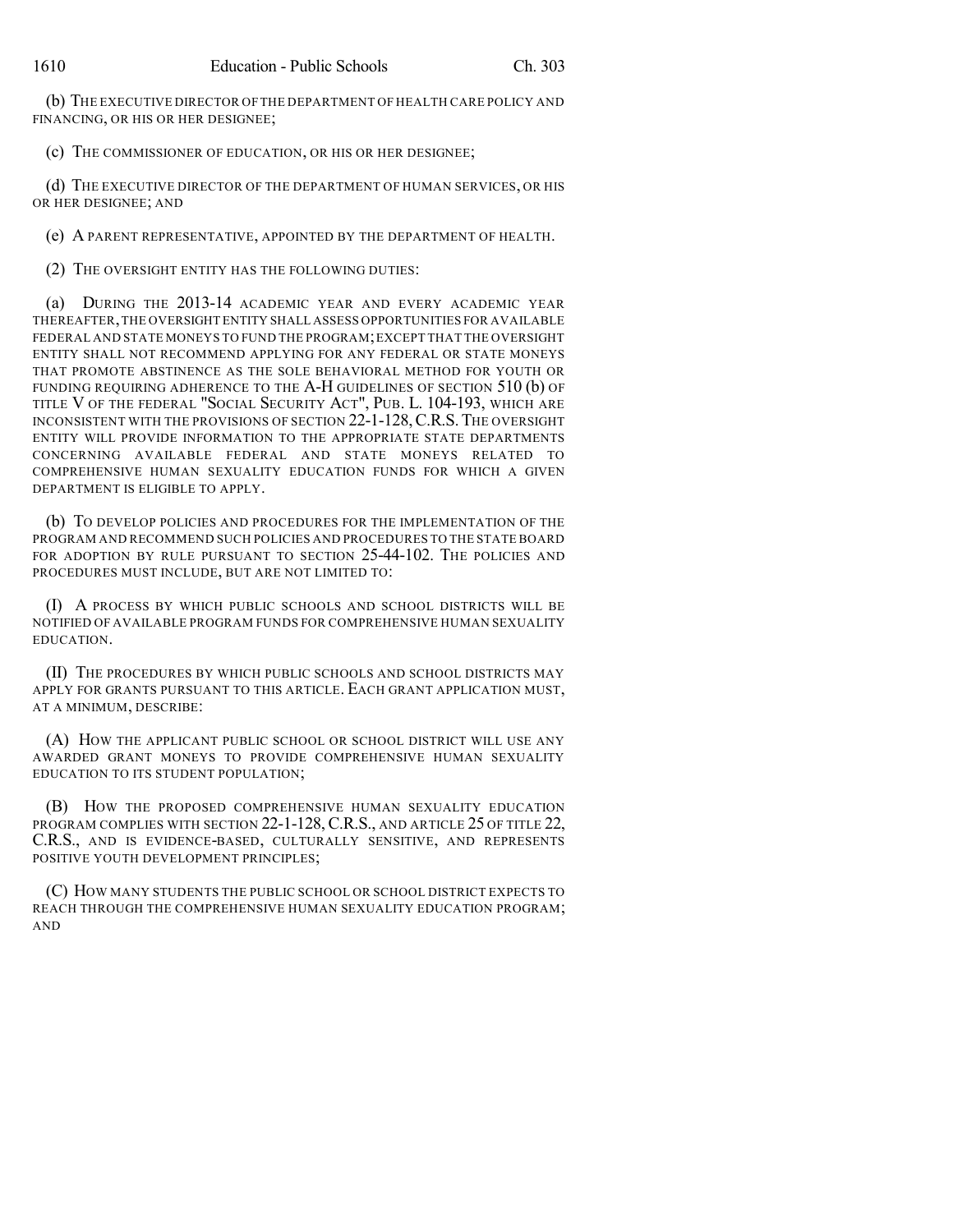(D) THE LENGTH OF TIME FOR WHICH THE APPLICANT IS REQUESTING GRANT MONEYS;

(III) CRITERIA FOR THE OVERSIGHT ENTITY TO APPLY IN SELECTING PUBLIC SCHOOLS AND SCHOOL DISTRICTS THAT MAY RECEIVE GRANTS AND HOW TO DETERMINE THE AMOUNT OF GRANT MONEYS TO BE AWARDED TO EACH GRANT RECIPIENT. THE CRITERIA MUST INCLUDE A REQUIREMENT THAT THE PROPOSED COMPREHENSIVE HUMAN SEXUALITY EDUCATION PROGRAM COMPLIES WITH SECTIONS 22-1-128 AND 22-25-104,C.R.S., AND IS EVIDENCE-BASED,CULTURALLY SENSITIVE, AND REPRESENTS POSITIVE YOUTH DEVELOPMENT PRINCIPLES.

(c) IN CONJUNCTION WITH THE DEPARTMENT, TO SOLICIT GRANT APPLICATIONS FROM PUBLIC SCHOOLS AND SCHOOL DISTRICTS;

(d) TO REVIEW GRANT APPLICATIONS AND, BASED ON THE CRITERIA DEVELOPED PURSUANT TO PARAGRAPH (b) OF THIS SUBSECTION (2), MAKE RECOMMENDATIONS TO THE DEPARTMENT CONCERNING WHICH PUBLIC SCHOOLS OR SCHOOL DISTRICTS SHOULD RECEIVE GRANTS AND IN WHAT AMOUNT.

**25-44-104. Comprehensive human sexuality education grant program cash fund- creation-notice of funding throughgifts, grants, anddonations- repeal.** (1) THERE IS HEREBY ESTABLISHED IN THE STATE TREASURY THE COMPREHENSIVE HUMAN SEXUALITY EDUCATION GRANT PROGRAM CASH FUND. THE CASH FUND CONSISTS OF MONEYS TRANSFERRED THERETO PURSUANT TO SUBSECTION (3)OF THIS SECTION AND ANY OTHER MONEYS THAT MAY BE MADE AVAILABLE BY THE GENERAL ASSEMBLY.THE MONEYS IN THE CASH FUND ARE CONTINUOUSLY APPROPRIATED TO THE DEPARTMENT FOR THE DIRECT AND INDIRECT COSTS ASSOCIATED WITH IMPLEMENTING THIS ARTICLE. ANY MONEYS NOT PROVIDED AS GRANTS MAY BE INVESTED BY THE STATE TREASURER AS PROVIDED IN SECTION 24-36-113, C.R.S. ALL INTEREST AND INCOME DERIVED FROM THE INVESTMENT AND DEPOSIT OF MONEYS IN THE CASH FUND MUST BE CREDITED TO THE CASH FUND. ANY AMOUNT REMAINING IN THE CASH FUND AT THE END OF ANY FISCAL YEAR MUST REMAIN IN THE CASH FUND AND MUST NOT BE CREDITED OR TRANSFERRED TO THE GENERAL FUND OR TO ANY OTHER FUND.

(2) THE DEPARTMENT IS AUTHORIZED TO EXPEND A REASONABLE AMOUNT OF THE MONEYS RECEIVED FOR THE PROGRAM FOR THE DIRECT AND INDIRECT COSTS ASSOCIATED WITH ADMINISTERINGTHE PROGRAM,UNLESS OTHERWISE PROVIDED BY ANY PROVISION RELATED TO THE DEPARTMENT'S RECEIPT OF FEDERAL MONEYS THAT ARE APPLIED TO THE GRANT PROGRAM.

(3)(a) GENERAL FUND MONEYS SHALL NOT BE APPROPRIATED TO THE CASH FUND FOR THE IMPLEMENTATION OF THIS ARTICLE.

(b) THE DEPARTMENT MAY SEEK,ACCEPT,AND EXPEND PUBLIC OR PRIVATE GIFTS, GRANTS, AND DONATIONS FROM PUBLIC AND PRIVATE SOURCES TO IMPLEMENT THIS ARTICLE; EXCEPT THAT THE DEPARTMENT SHALL NOT ACCEPT A GIFT, GRANT, OR DONATION THAT IS SUBJECT TO CONDITIONS THAT ARE INCONSISTENT WITH THE PROVISIONS OF SECTION 25-44-102(2)OR ANY OTHER STATE LAW.THE DEPARTMENT SHALL TRANSFER ALL PUBLIC AND PRIVATE MONEYS RECEIVED THROUGH GIFTS, GRANTS, AND DONATIONS TO THE STATE TREASURER, WHO SHALL CREDIT THE SAME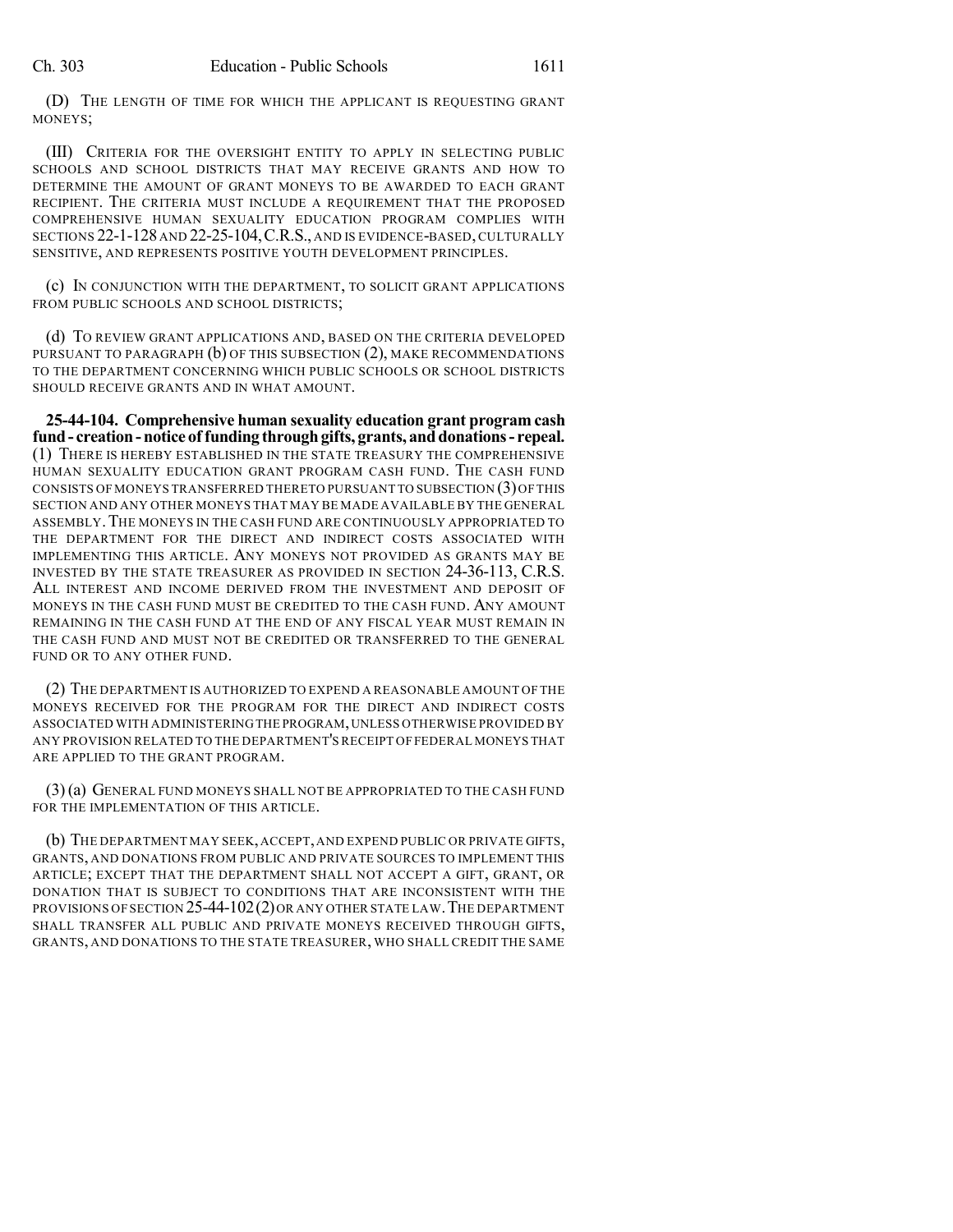TO THE CASH FUND.

(c)(I) IN SEEKING OR ACCEPTING A GIFT, GRANT, OR DONATION, THE DEPARTMENT SHALL NOTIFY THE LEGISLATIVE COUNCIL STAFF WHEN IT HAS RECEIVED ADEQUATE FUNDING THROUGH GIFTS, GRANTS, OR DONATIONS FOR THE PROGRAM AND SHALL INCLUDE IN THE NOTIFICATION THE INFORMATION SPECIFIED IN SECTION 24-75-1303 (3), C.R.S.

(II) THIS PARAGRAPH (c) IS REPEALED, EFFECTIVE JULY 1, 2016.

**SECTION 4.** In Colorado Revised Statutes, 22-25-103, **add** (3.1), (3.2), and (5.7) as follows:

**22-25-103. Definitions.** AS USED IN THIS ARTICLE, UNLESS THE CONTEXT OTHERWISE REQUIRES:

(3.1) "CULTURALLY SENSITIVE"MEANS THE INTEGRATION OF KNOWLEDGE ABOUT INDIVIDUALS AND GROUPS OF PEOPLE INTO SPECIFIC STANDARDS, REQUIREMENTS, POLICIES,PRACTICES,AND ATTITUDES USED TO INCREASE THE QUALITY OF SERVICES. "CULTURALLY SENSITIVE" INCLUDES RESOURCES, REFERENCES, AND INFORMATION THAT ARE MEANINGFUL TO THE EXPERIENCES AND NEEDS OF COMMUNITIES OF COLOR; IMMIGRANT COMMUNITIES; LESBIAN, GAY, BISEXUAL, AND TRANSGENDER COMMUNITIES;PEOPLE WITH PHYSICAL OR INTELLECTUAL DISABILITIES;PEOPLE WHO HAVE EXPERIENCED SEXUAL VICTIMIZATION; AND OTHERS WHOSE EXPERIENCES HAVE TRADITIONALLY BEEN LEFT OUT OF SEXUAL HEALTH EDUCATION, PROGRAMS, AND POLICIES.

(3.2) "EVIDENCE-BASED PROGRAM" MEANS A PROGRAM THAT:

(a) WAS EVALUATED USING A RIGOROUS RESEARCH DESIGN, INCLUDING:

(I) MEASURING KNOWLEDGE, ATTITUDE, AND BEHAVIOR;

(II) HAVING AN ADEQUATE SAMPLE SIZE;

(III) USING SOUND RESEARCH METHODS AND PROCESSES;

(IV) REPLICATING IN DIFFERENT LOCATIONS AND FINDING SIMILAR EVALUATION RESULTS; AND

(V) PUBLISHING RESULTS IN A PEER-REVIEWED JOURNAL;

(b) RESEARCH HAS SHOWN TO BE EFFECTIVE IN CHANGING AT LEAST ONE OF THE FOLLOWING BEHAVIORS THAT CONTRIBUTE TO EARLY PREGNANCY, SEXUALLY TRANSMITTED INFECTIONS, INCLUDING HIV:

(I) DELAYING SEXUAL INITIATION;

(II) REDUCING THE FREQUENCY OF SEXUAL INTERCOURSE;

(III) REDUCING THE NUMBER OF SEXUAL PARTNERS; OR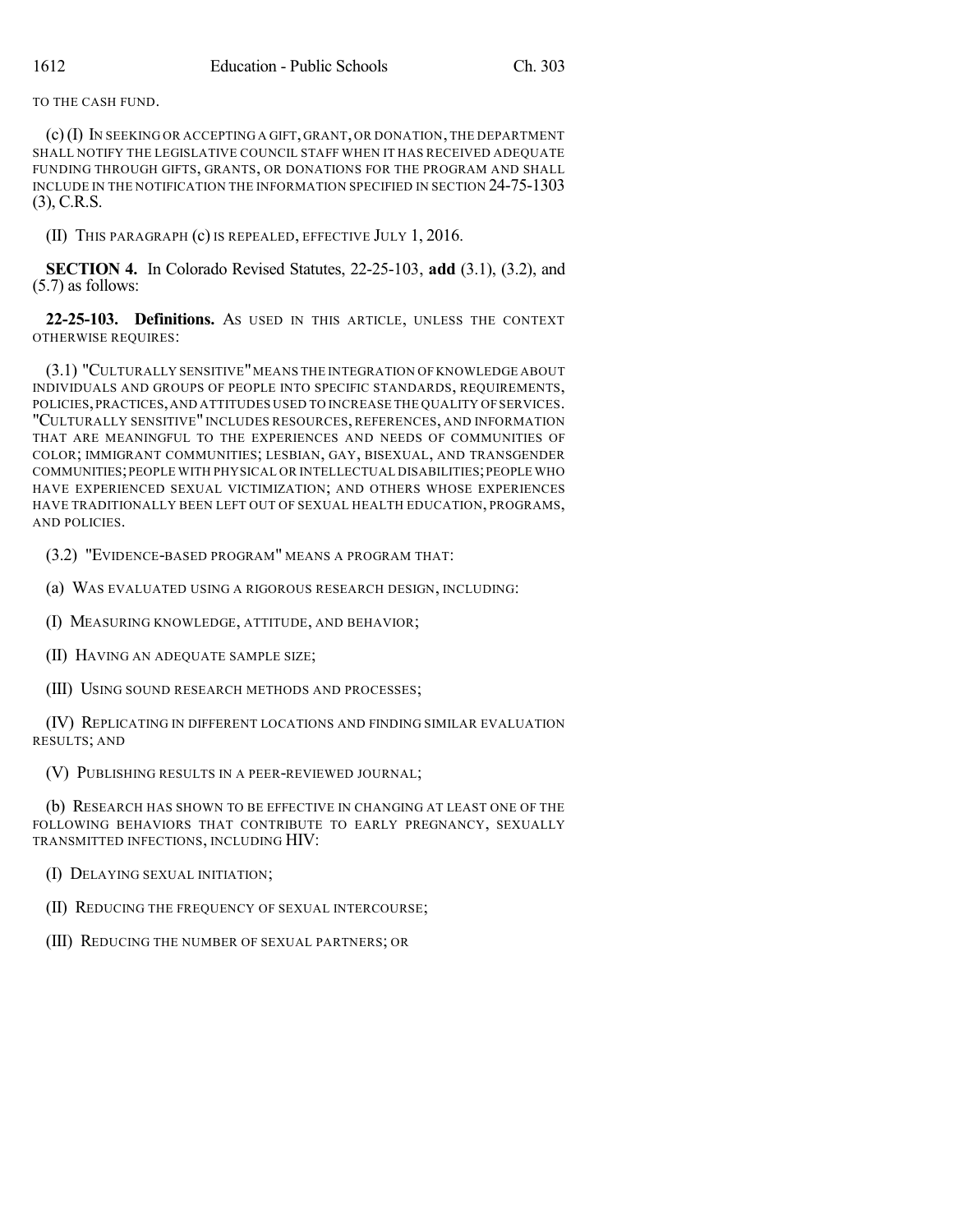(IV) INCREASING THE USE OF CONDOMS AND OTHER CONTRACEPTIVES.

(5.7) "POSITIVE YOUTH DEVELOPMENT" MEANS AN APPROACH THAT EMPHASIZES THE MANY POSITIVE ATTRIBUTES OF YOUNG PEOPLE AND FOCUSES ON DEVELOPING INHERENT STRENGTHS AND ASSETS TO PROMOTE HEALTH. POSITIVE YOUTH DEVELOPMENT IS CULTURALLY SENSITIVE, INCLUSIVE OF ALL YOUTH, COLLABORATIVE, AND STRENGTH-BASED.

**SECTION 5.** In Colorado Revised Statutes, 22-25-104, **amend** (3) (a) and (6) (c); **repeal** (6) (b); and **add** (4.5) and (6) (d) as follows:

**22-25-104. Colorado comprehensive health education program - role of department of education - recommended curriculum guidelines- allocation of funds** – **rules.**  $(3)(a)$  With the assistance of parents, school districts, the department of public health and environment, the Colorado commission on higher education, and other interested parties, the department of education shall develop recommended guidelines for the implementation of local comprehensive health education programs and local student wellness programs. The guidelines developed pursuant to this subsection (3) shall MUST comply with the requirements of section 22-1-110.5 22-1-128 and shall apply to all school districts.

(4.5) THE DEPARTMENT OF EDUCATION SHALL IDENTIFY PROGRAMS THAT ARE EVIDENCE-BASED, CULTURALLY SENSITIVE, AND REFLECTIVE OF POSITIVE YOUTH DEVELOPMENT GUIDELINES FOR USE BY SCHOOL DISTRICTS IN LOCAL COMPREHENSIVE HEALTH EDUCATION PROGRAMS RELATED TO COMPREHENSIVE HUMAN SEXUALITY EDUCATION.

(6) (b) School officials shall receive prior written approval from a parent or guardian before his or her child may participate in any program discussing or teaching sexuality and human reproduction. Parents must receive, with the written permission slip, an overview of the topics and materials to be presented in the curriculum.

(c) The provisions of paragraph  $(\theta)$  (d) of this subsection (6) shall not apply to a local comprehensive health education program provided by a facility school.

(d) FOR THOSE SCHOOLS RECEIVING FUNDS PURSUANT TO THIS ARTICLE, SCHOOL OFFICIALS MUST RECEIVE PRIOR WRITTEN CONSENT FROM A PARENT OR GUARDIAN BEFORE HIS OR HER CHILD IS EXCLUDED FROM ANY PROGRAM DISCUSSING OR TEACHING SEXUALITY AND HUMAN REPRODUCTION.AT LEAST TWO WEEKS PRIOR TO WHEN INSTRUCTION BEGINS FOR SUCH A PROGRAM, EACH PARENT MUST RECEIVE AN OVERVIEW OF THE TOPICS AND MATERIALS TO BE PRESENTED IN THE CURRICULUM AND A WRITTEN FORM ALLOWING HIM OR HER TO DECLINE TO HAVE HIS OR HER CHILD PARTICIPATE IN THE PROGRAM.

**SECTION 6.** In Colorado Revised Statutes, 22-25-110, **amend** (2) (c) as follows:

**22-25-110. Funding of existing programs - operation of other health education programs.** (2) Nothing in this article shall be interpreted to require a school district or board of cooperative services to establish a local comprehensive